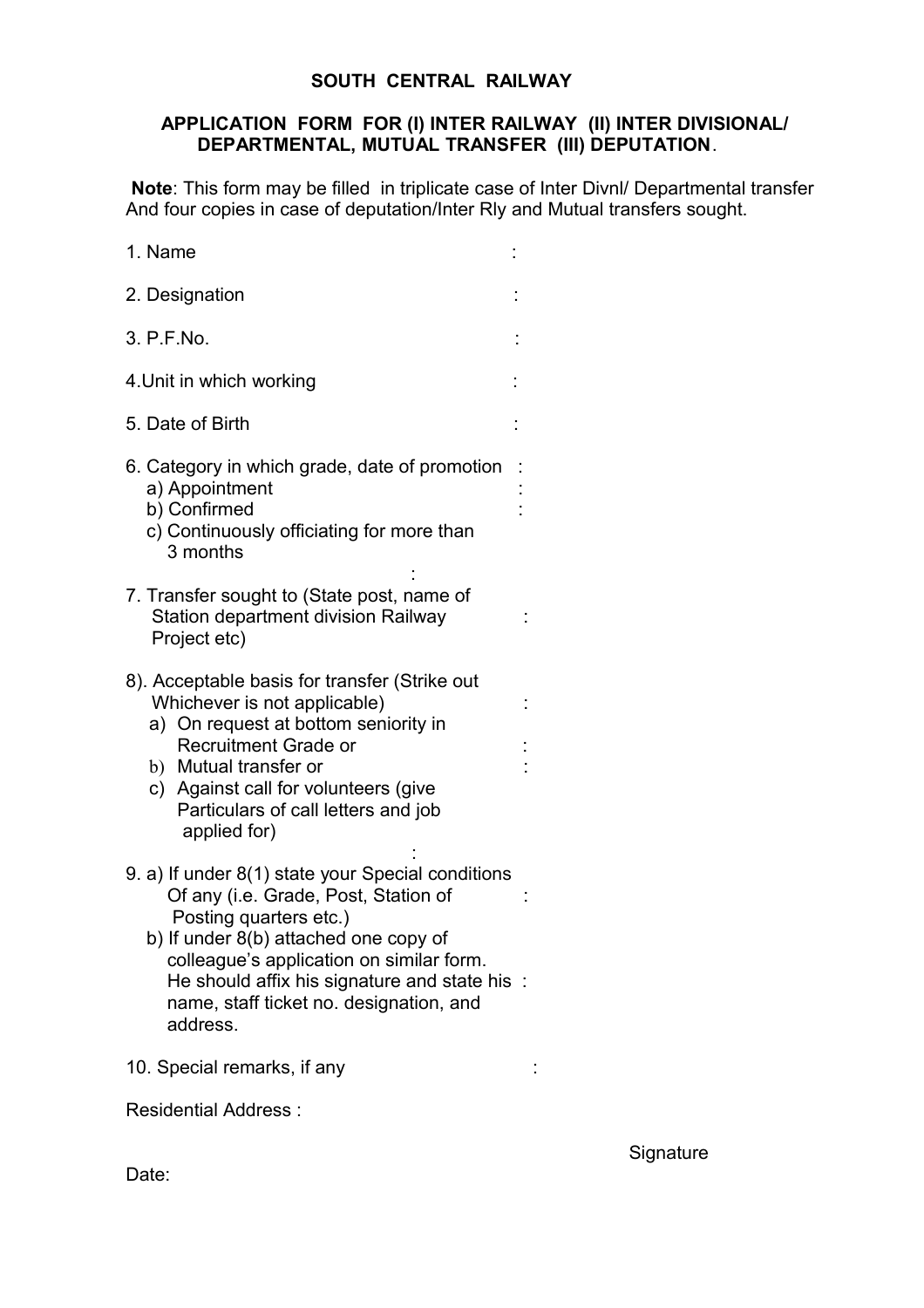# **CONFIDENTIAL**

# **FOR OFFICE USE ONLY**

11. Remarks of immediate supervisor. : Forwarded file No…………………………………. Date forwarded

Signature :

 Name : Designation: Station :

Note: Forward all the three / two copies to controlling workshop / depots / division authority.

12.Remarks of the controlling (Workshop / Depot/ Division ) Authority. a)Brief particulars of SPE / Vigilance / DAR proceedings, pending if any. b) Objection against transfer, if any.

 Certified that service particulars furnished by the employee in this application have been verified and found correct.

 $No.$ Forwarded to Office Stamp and Date. Signature Stamp and Date.

 Name : Designation :

**NOTE**: For Deputation / Inter-Railway / Inter Departmental transfer controlled by Headquarters Controlling Officer, forward only two copies of the form to CPO's office.

9. CPO's office file No. ……………………………. HOD's approval

> Date put up to HOD's Cadre Officer

Forwarded to : Date :

- 10.Accepting Authority's remarks (To be communicated to application forwarded officer)
- 11.Put up to General Manager for approval or the transfer of Inter-Railway basis to and the contract of the Railway.

General Manager **Cadre Officer** Cadre Officer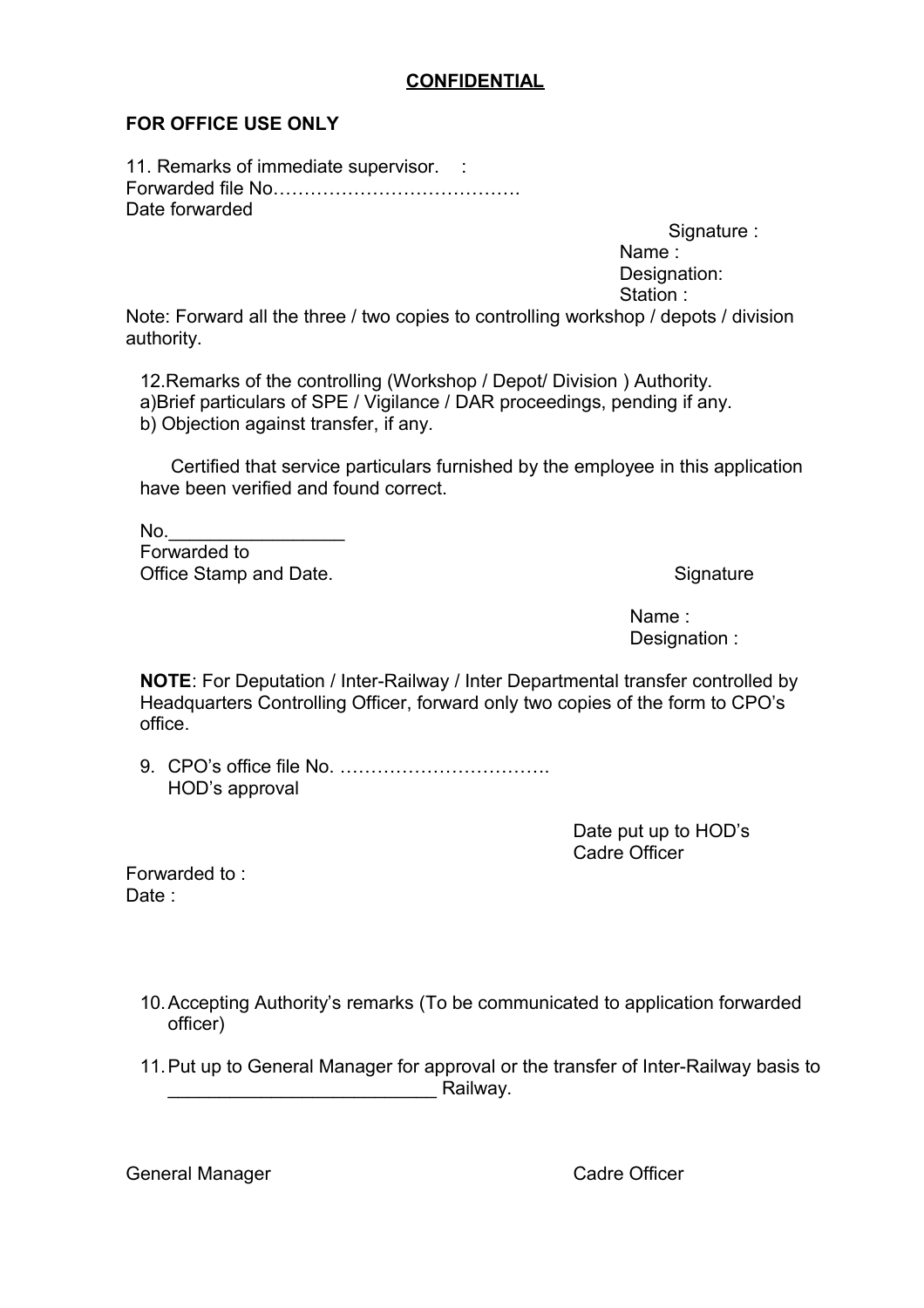- Note :
- 1. Columns 13,14,15 are for S.C.Rly. Hqrs only. In case Inter-Divisional / Inter- Departmental transfer one copy of the form with the remarks of controlling authority to be sent to the controlling Authority at Hqrs. For further action. Col.14 shall be tiled in the copy retained at their end, after approval of transfer is advised to the Unit.
- 2. In case of Deputation / Inter-Railway/Dept. transfer, two copies of the forms shall be forwarded, retains the third copy by the unit. Once copy complete up to Col.2 shall be sent to the Railway to which transfer is sought and their remarks regarding acceptance or otherwise entered in Col.14 and sanction of the competent authority obtained and advised to the Unit concerned railway.

# **DECLARATION**

 I \_\_\_\_\_\_\_\_\_\_\_\_\_\_\_\_\_\_\_\_\_\_\_\_\_\_\_\_\_\_\_\_\_\_\_\_\_\_\_\_\_\_\_\_ (Full name) hereby declare that I am eager for any transfer to being arranged on the basis of Mutual Exchange / Own request and express the following :-

- 1. I shall abide by and accept the seniority as admissible under the rules for mutual transfer.
- 2. I shall accept bottom seniority under the rules as transfer south for is at my own request.
- 3. I shall accept position posting to any Station / Officer / Unit / Division / of the Railway to which I shall be transferred.
- 4. I am aware that I am neither entitling no transfer passed nor TA/DA, joining time.
- 5. I shall not claim for allotment of Railway quarter out of turn
- 6. I shall deposit security money as required and when required for the post to which I am seeking transfer.
- 7. I shall undergo initial/refresher course and first aid training etc. as required under the rules.
- 8. I shall comply with the rules regulation and instructions connected with the duties of post to which I am seeking transfer.
- 9. I shall not seek a transfer to **way** Railway.
- 10.I the undersigned hereby declare that I shall not back track from the Mutual Exchange arrangement in future.

WITNESS : SIGNATURE OF THE APPLICANT